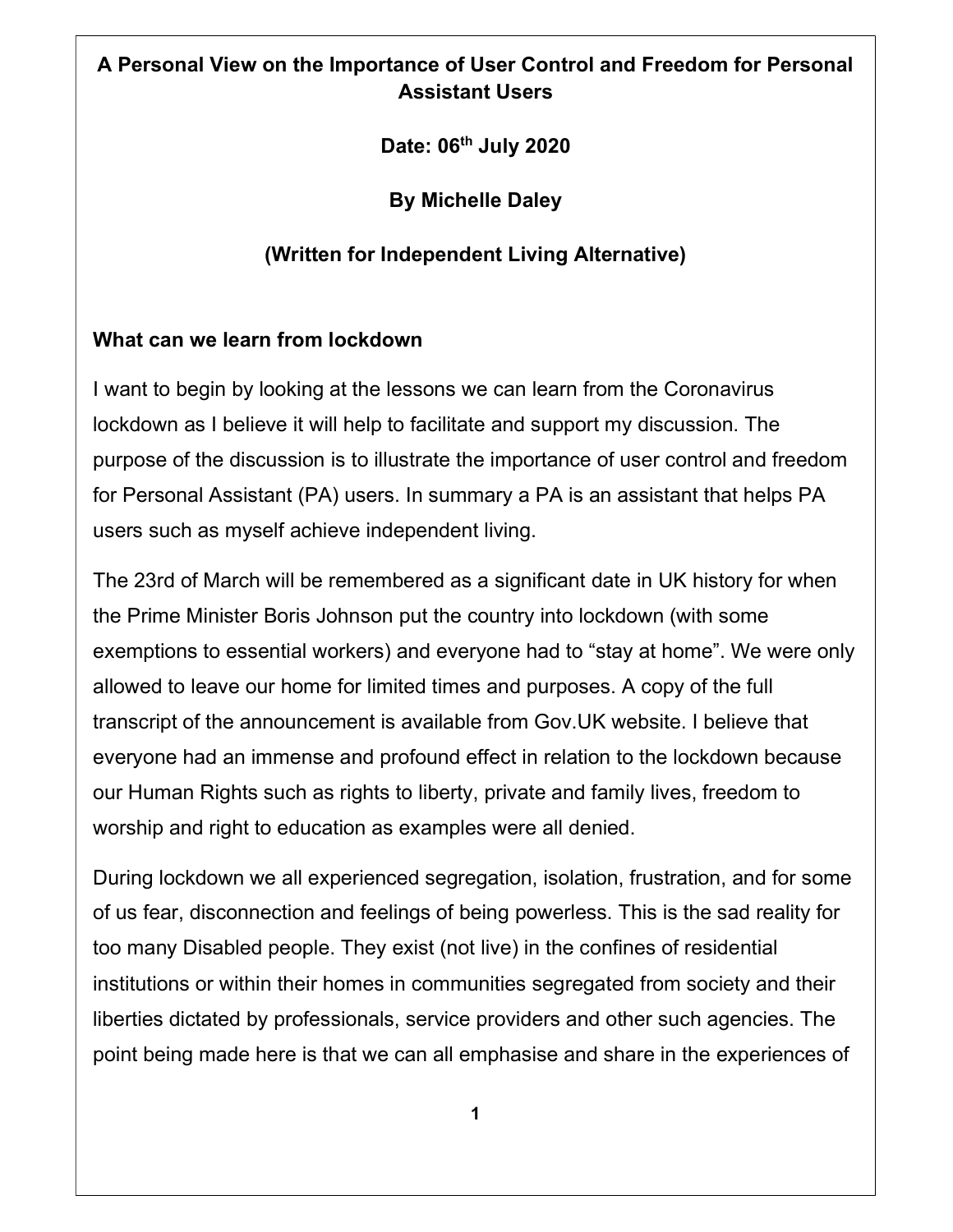our freedom being limited and restricted to specific purposes. I will elaborate on this point later.

#### User control and freedom is an essential part of our lives

The idea of user control is not an unknown concept to people. During the lockdown developers were encouraged to review and evaluate how to improve user control and this was particularly evident in the upscaling of virtual solutions to creating new ways to help improve remote working through the use of technology. There are various examples were we witness the upscaling of online communication platforms such as 'Zoom' and 'Teams'. Developers have created products that give user control the flexibility and freedom to share pictures and videos while also being able to edit and delete messages. The world has changed and the way we live means that we have become dependent, demanding products that give us user control but also flexibility and freedom. We cannot deny that for many of us digital applications and products have become an essential part of our lives. For many of us these products and applications have transformed the way that we work, socialise, communicate and manage our finances, and it would be very difficult to live without them.

#### Challenges of achieving user control for PA users

I want us to further our discussion on user control and look at the challenges of achieving freedom for us as PA users. I was reminded in my recent review that there are two systems in how Human Rights is applied, one is for Disabled people and the other is for non-Disabled people. It is deeply demoralising to know that a system that is set up to support Disabled people operates from a premise of denying individuals their true Human Rights to achieve independent living. Disabled peoples rights to independent living will never be equal to non-Disabled people until it is positioned within the framework of Human Rights Act and the UN Convention of the 'Right of Person with Disabilities' (UN CRPD) (on Article 19 – Independent Living). The power that is held by the different Government departments are used to make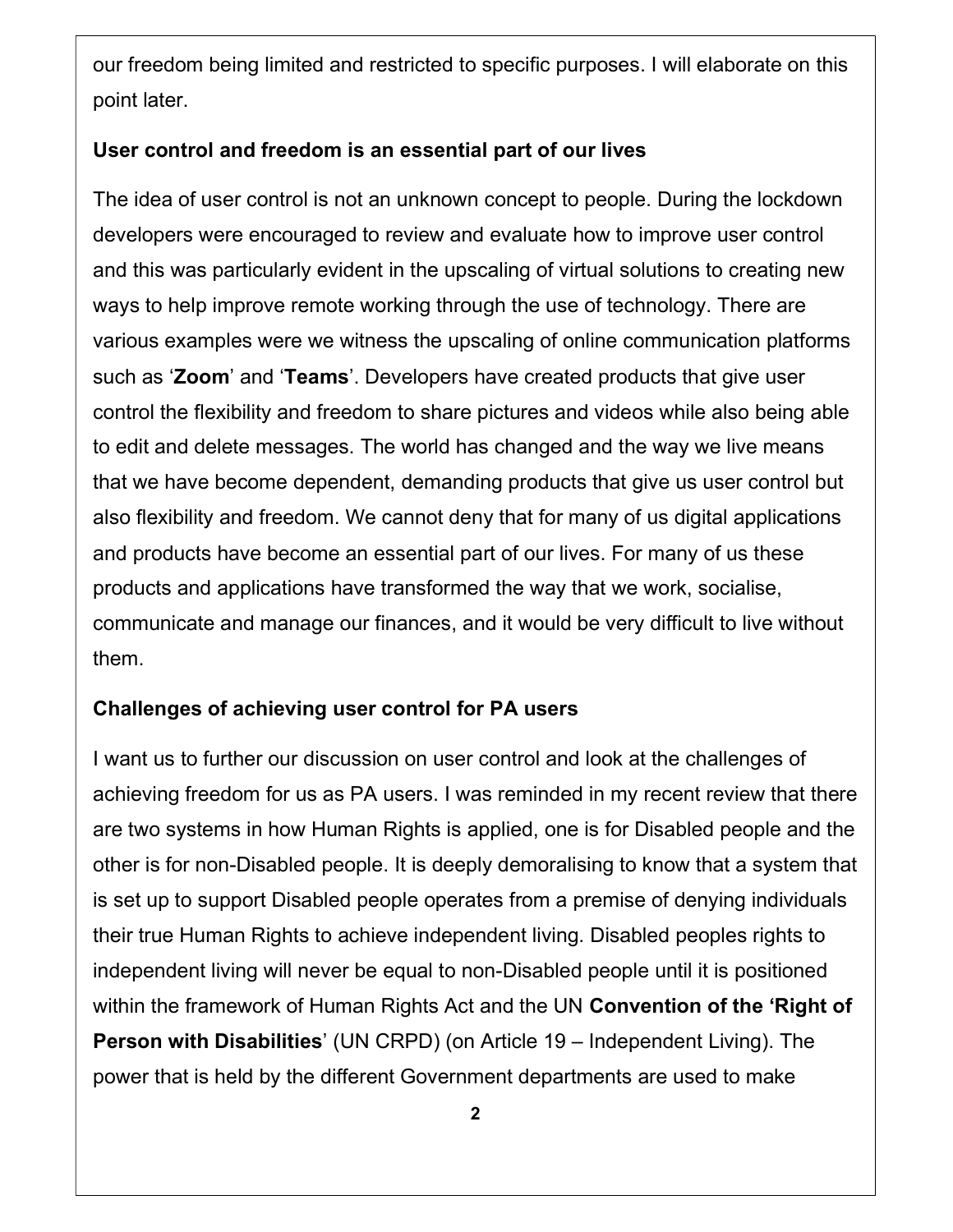decisions about what is best for our needs and this must stop. The funding that finances these different Departments must be used to fund Disabled People's Organisations (DPO) to bring to an end this unfair practice and process that does not support our Human Rights. The review process is positioned to depict individuals as a "patient" and powerless, with the professionals seen as "experts" on what is best for our needs. This process renders me to a position of sub human stripping me of my identities as a Black Disabled Woman. My identity as a Black Disabled Woman is considered irrelevant, this is because the assessor carrying out the review is only concerned with satisfying their own quality outcomes.

It is atrocious that the Departments that are set up to support Disabled people disproportionately disadvantages us through its actions. Therefore contradicting and making a mockery of the Human Rights Act and UNCRPD. We need radical change and enforcement of our rights to be supported to achieve real independent living.

### Empowerment and authority of user control for PA users

I am of the view that user control is a highly positive connotation that is rooted in protecting individuals freedom and choice to enjoy life. If we are to improve the current system then it is paramount that we have a system that understands the experiences of a PA User in order to achieve user control.

There is no doubt that we must have a system with principles that is enshrined within our Human Rights while also incorporating the UNCRPD into our domestic laws. We want the negative bias towards Disabled people to stop. Disability Rights activists have repeatedly argued for years against the current system and we continue the struggle for "de-professionalism of independent living" (Oliver,1993).

We at Independent Living Alternatives along with the Independent Living Movement (ILM) and other prominent campaigners such as Nasa Begum and Baroness Jane Campbell, have repeatedly argued that as PA Users the authority over our lives must remain with us and we must be the decision-makers of the support and services we receive. From the delivery of these services to the

<sup>3</sup>